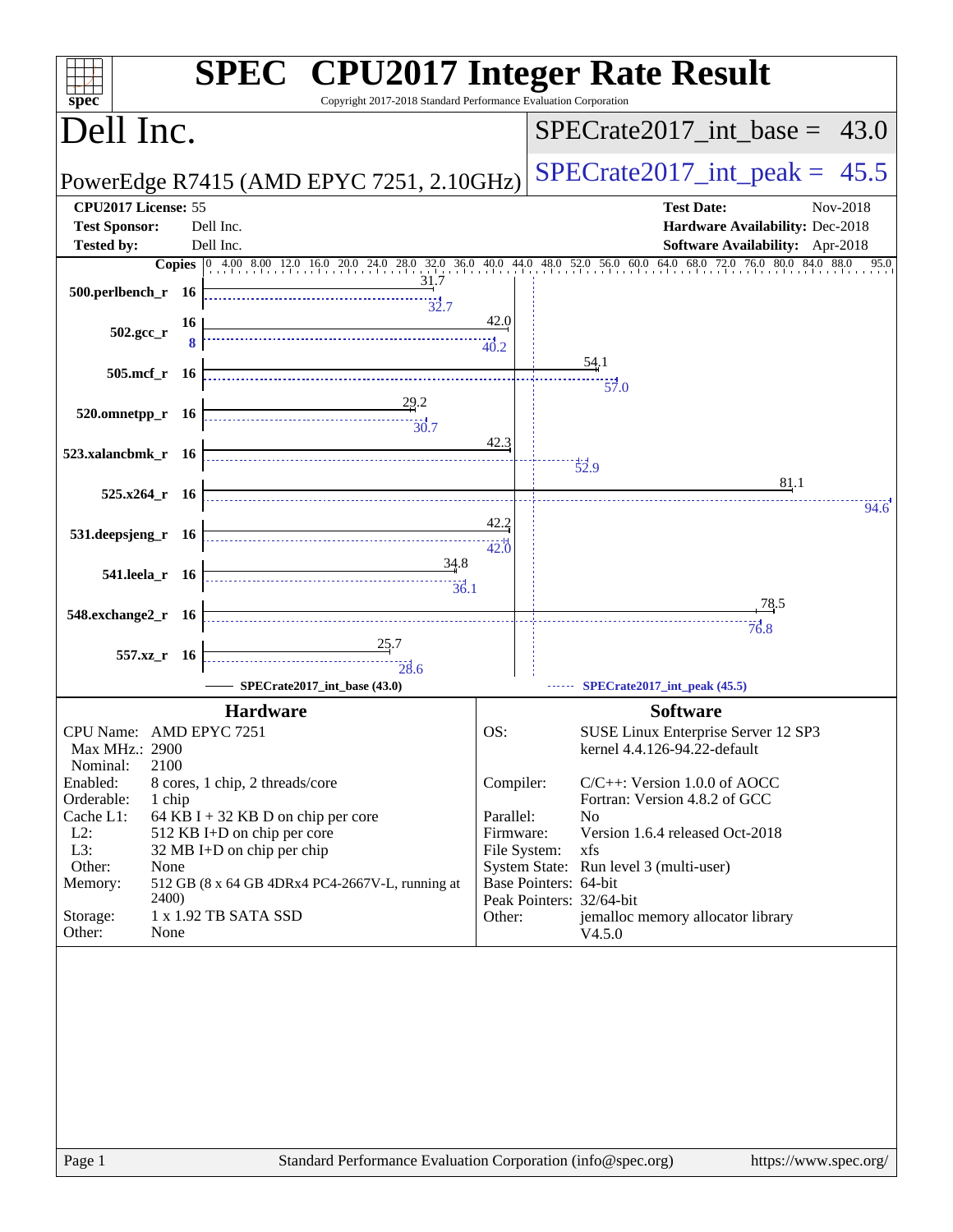| <b>SPEC CPU2017 Integer Rate Result</b>                                      |                                                                                      |                |       |                |       |                |       |                                |                |              |                                 |              |                |              |
|------------------------------------------------------------------------------|--------------------------------------------------------------------------------------|----------------|-------|----------------|-------|----------------|-------|--------------------------------|----------------|--------------|---------------------------------|--------------|----------------|--------------|
|                                                                              | Copyright 2017-2018 Standard Performance Evaluation Corporation<br>spec <sup>®</sup> |                |       |                |       |                |       |                                |                |              |                                 |              |                |              |
| Dell Inc.                                                                    |                                                                                      |                |       |                |       |                |       | $SPECTate2017$ int base = 43.0 |                |              |                                 |              |                |              |
| $SPECrate2017\_int\_peak = 45.5$<br>PowerEdge R7415 (AMD EPYC 7251, 2.10GHz) |                                                                                      |                |       |                |       |                |       |                                |                |              |                                 |              |                |              |
| CPU2017 License: 55                                                          |                                                                                      |                |       |                |       |                |       |                                |                |              | <b>Test Date:</b>               |              | Nov-2018       |              |
| <b>Test Sponsor:</b>                                                         | Dell Inc.                                                                            |                |       |                |       |                |       |                                |                |              | Hardware Availability: Dec-2018 |              |                |              |
| <b>Tested by:</b>                                                            | Dell Inc.                                                                            |                |       |                |       |                |       |                                |                |              | <b>Software Availability:</b>   |              | Apr-2018       |              |
| <b>Results Table</b>                                                         |                                                                                      |                |       |                |       |                |       |                                |                |              |                                 |              |                |              |
|                                                                              |                                                                                      |                |       | <b>Base</b>    |       |                |       |                                |                |              | <b>Peak</b>                     |              |                |              |
| <b>Benchmark</b>                                                             | <b>Copies</b>                                                                        | <b>Seconds</b> | Ratio | <b>Seconds</b> | Ratio | <b>Seconds</b> | Ratio | <b>Copies</b>                  | <b>Seconds</b> | <b>Ratio</b> | <b>Seconds</b>                  | <b>Ratio</b> | <b>Seconds</b> | <b>Ratio</b> |
| 500.perlbench_r                                                              | 16                                                                                   | 804            | 31.7  | 805            | 31.6  | 805            | 31.7  | 16                             | 778            | 32.7         | 782                             | 32.6         | 778            | 32.7         |
| $502.\text{gcc\_r}$                                                          | 16                                                                                   | 540            | 42.0  | 539            | 42.0  | 540            | 42.0  | 8                              | 282            | 40.1         | 282                             | 40.2         | 282            | 40.2         |
| $505$ .mcf r                                                                 | 16                                                                                   | 478            | 54.1  | 475            | 54.4  | 478            | 54.1  | 16                             | 454            | 56.9         | 454                             | 57.0         | 453            | 57.1         |
| 520.omnetpp_r                                                                | 16                                                                                   | 719            | 29.2  | 719            | 29.2  | 736            | 28.5  | 16                             | 681            | 30.8         | 685                             | 30.7         | 684            | 30.7         |
| 523.xalancbmk r                                                              | 16                                                                                   | 400            | 42.2  | 399            | 42.3  | 399            | 42.4  | 16                             | 319            | 53.0         | 327                             | 51.7         | <u>319</u>     | 52.9         |
| $525.x264$ r                                                                 | 16                                                                                   | 345            | 81.1  | 345            | 81.1  | 345            | 81.1  | 16                             | 296            | 94.6         | 296                             | 94.6         | 296            | 94.7         |
| 531.deepsjeng_r                                                              | 16                                                                                   | 435            | 42.1  | 435            | 42.2  | 435            | 42.2  | 16                             | 443            | 41.4         | 437                             | 42.0         | 437            | 42.0         |
| 541.leela r                                                                  | 16                                                                                   | 761            | 34.8  | 764            | 34.7  | 761            | 34.8  | 16                             | 734            | 36.1         | 734                             | 36.1         | 734            | 36.1         |
| 548.exchange2_r                                                              | 16                                                                                   | 534            | 78.5  | 533            | 78.7  | 551            | 76.1  | 16                             | 546            | 76.8         | 546                             | 76.7         | 546            | 76.8         |
| 557.xz_r                                                                     | 16                                                                                   | 672            | 25.7  | 673            | 25.7  | 672            | 25.7  | 16                             | 603            | 28.7         | 604                             | 28.6         | 603            | 28.6         |
|                                                                              | $SPECrate2017$ int base =<br>43.0                                                    |                |       |                |       |                |       |                                |                |              |                                 |              |                |              |

**[SPECrate2017\\_int\\_peak =](http://www.spec.org/auto/cpu2017/Docs/result-fields.html#SPECrate2017intpeak) 45.5**

Results appear in the [order in which they were run](http://www.spec.org/auto/cpu2017/Docs/result-fields.html#RunOrder). Bold underlined text [indicates a median measurement](http://www.spec.org/auto/cpu2017/Docs/result-fields.html#Median).

#### **[Compiler Notes](http://www.spec.org/auto/cpu2017/Docs/result-fields.html#CompilerNotes)**

The AMD64 AOCC Compiler Suite is available at <http://developer.amd.com/amd-aocc/>

The AOCC Gold Linker plugin was installed and used for the link stage.

The AOCC Fortran Plugin version 1.0 was used to leverage AOCC optimizers with gfortran. It is available here: <http://developer.amd.com/amd-aocc/>

#### **[Submit Notes](http://www.spec.org/auto/cpu2017/Docs/result-fields.html#SubmitNotes)**

The config file option 'submit' was used. 'numactl' was used to bind copies to the cores. See the configuration file for details.

#### **[Operating System Notes](http://www.spec.org/auto/cpu2017/Docs/result-fields.html#OperatingSystemNotes)**

'ulimit -s unlimited' was used to set environment stack size 'ulimit -l 2097152' was used to set environment locked pages in memory limit

runspec command invoked through numactl i.e.: numactl --interleave=all runspec <etc>

Set dirty\_ratio=8 to limit dirty cache to 8% of memory Set swappiness=1 to swap only if necessary Set zone\_reclaim\_mode=1 to free local node memory and avoid remote memory

**(Continued on next page)**

| $\vert$ Page 2 | Standard Performance Evaluation Corporation (info@spec.org) | https://www.spec.org/ |
|----------------|-------------------------------------------------------------|-----------------------|
|                |                                                             |                       |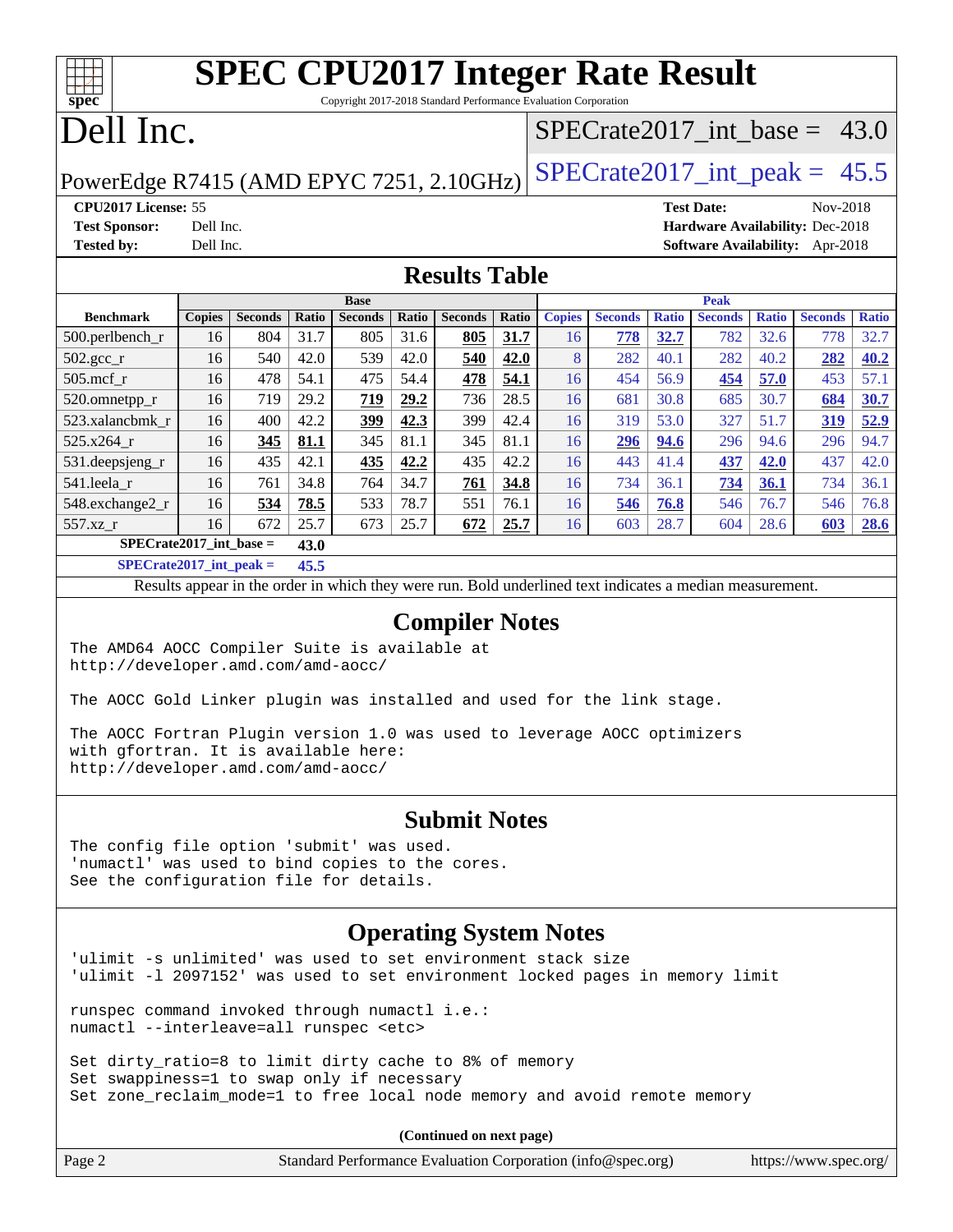

# **[SPEC CPU2017 Integer Rate Result](http://www.spec.org/auto/cpu2017/Docs/result-fields.html#SPECCPU2017IntegerRateResult)**

Copyright 2017-2018 Standard Performance Evaluation Corporation

## Dell Inc.

 $SPECrate2017\_int\_base = 43.0$ 

PowerEdge R7415 (AMD EPYC 7251, 2.10GHz) SPECrate  $2017$ \_int\_peak = 45.5

**[CPU2017 License:](http://www.spec.org/auto/cpu2017/Docs/result-fields.html#CPU2017License)** 55 **[Test Date:](http://www.spec.org/auto/cpu2017/Docs/result-fields.html#TestDate)** Nov-2018 **[Test Sponsor:](http://www.spec.org/auto/cpu2017/Docs/result-fields.html#TestSponsor)** Dell Inc. **[Hardware Availability:](http://www.spec.org/auto/cpu2017/Docs/result-fields.html#HardwareAvailability)** Dec-2018 **[Tested by:](http://www.spec.org/auto/cpu2017/Docs/result-fields.html#Testedby)** Dell Inc. **[Software Availability:](http://www.spec.org/auto/cpu2017/Docs/result-fields.html#SoftwareAvailability)** Apr-2018

#### **[Operating System Notes \(Continued\)](http://www.spec.org/auto/cpu2017/Docs/result-fields.html#OperatingSystemNotes)**

sync then drop\_caches=3 to reset caches before invoking runcpu

dirty\_ratio, swappiness, zone\_reclaim\_mode and drop\_caches were all set using privileged echo (e.g. echo 1 > /proc/sys/vm/swappiness).

Transparent huge pages were enabled for this run (OS default)

#### **[General Notes](http://www.spec.org/auto/cpu2017/Docs/result-fields.html#GeneralNotes)**

Environment variables set by runcpu before the start of the run: LD\_LIBRARY\_PATH = "/home/cpu2017-1.0.5/amd1704-rate-libs-revD/64;/home/cpu2017-1.0.5/amd1704-rate-libs-revD/32:" MALLOC\_CONF = "lg\_chunk:26"

Binaries were compiled on a system with 2x AMD EPYC 7601 CPU + 512GB Memory using RHEL 7.4 NA: The test sponsor attests, as of date of publication, that CVE-2017-5754 (Meltdown) is mitigated in the system as tested and documented. Yes: The test sponsor attests, as of date of publication, that CVE-2017-5753 (Spectre variant 1) is mitigated in the system as tested and documented. Yes: The test sponsor attests, as of date of publication, that CVE-2017-5715 (Spectre variant 2) is mitigated in the system as tested and documented.

jemalloc: configured and built with GCC v4.8.5 in RHEL v7.2 under default conditions. jemalloc: sources available from jemalloc.net or <https://github.com/jemalloc/jemalloc/releases> jemalloc uses environment variable MALLOC\_CONF with values narenas and lg\_chunk: narenas: sets the maximum number of arenas to use for automatic multiplexing of threads and arenas. lg\_chunk: set the virtual memory chunk size (log base 2). For example, lg\_chunk:21 sets the default chunk size to 2^21 = 2MiB.

#### **[Platform Notes](http://www.spec.org/auto/cpu2017/Docs/result-fields.html#PlatformNotes)**

 BIOS settings: Memory Interleaving set to Channel Interleaving Virtualization Technology disabled System Profile set to Custom CPU Power Management set to Maximum Performance Memory Frequency set to Maximum Performance Turbo Boost enabled C States set to Autonomous Memory Patrol Scrub disabled

**(Continued on next page)**

Page 3 Standard Performance Evaluation Corporation [\(info@spec.org\)](mailto:info@spec.org) <https://www.spec.org/>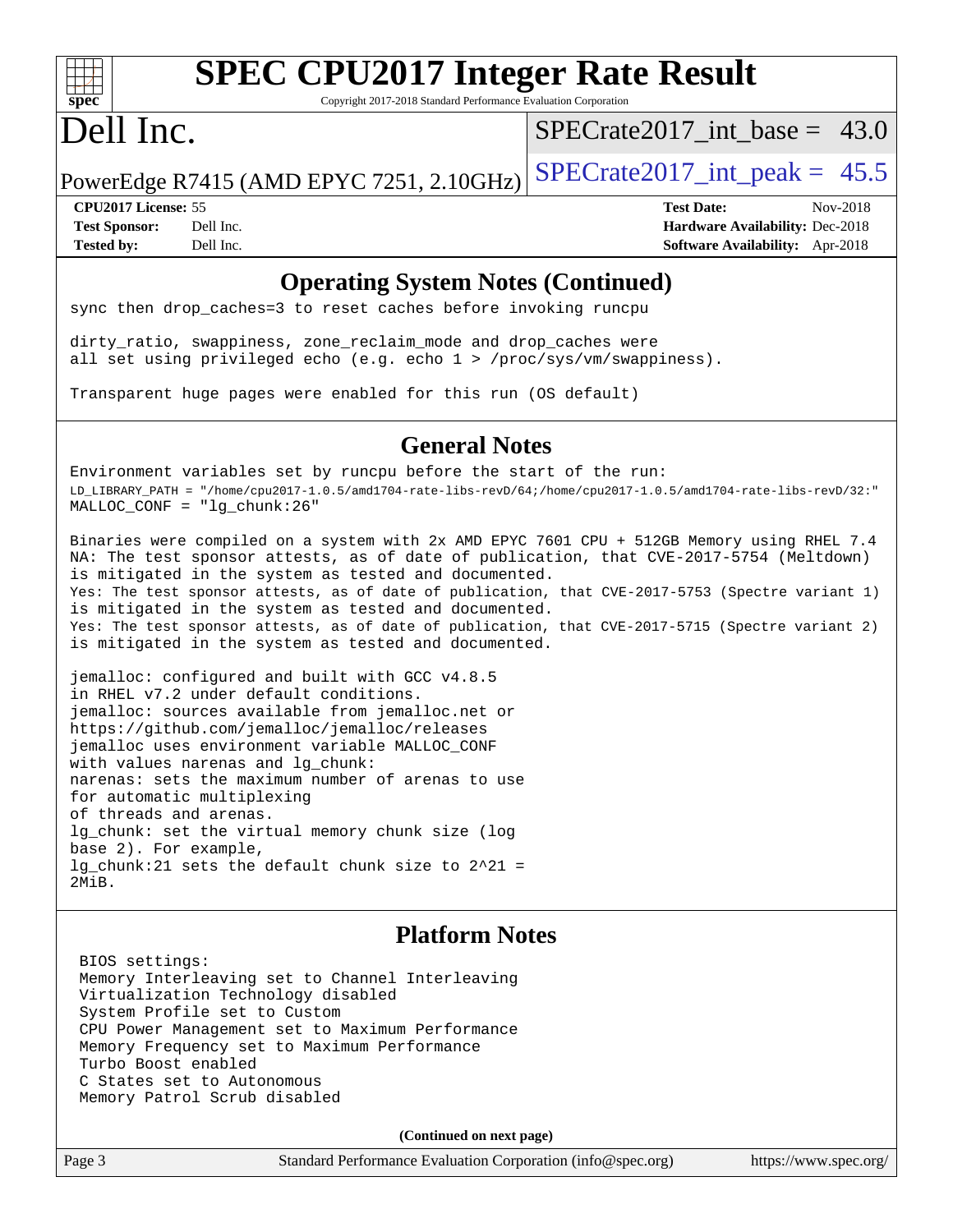|                                                                                                                                                                                                                                                                                                                                                                                                                                                                                                                                          |                                                                                                                                                                                                                                                                                        | <b>SPEC CPU2017 Integer Rate Result</b>                                                                                                                     |  |
|------------------------------------------------------------------------------------------------------------------------------------------------------------------------------------------------------------------------------------------------------------------------------------------------------------------------------------------------------------------------------------------------------------------------------------------------------------------------------------------------------------------------------------------|----------------------------------------------------------------------------------------------------------------------------------------------------------------------------------------------------------------------------------------------------------------------------------------|-------------------------------------------------------------------------------------------------------------------------------------------------------------|--|
| spec <sup>®</sup>                                                                                                                                                                                                                                                                                                                                                                                                                                                                                                                        | Copyright 2017-2018 Standard Performance Evaluation Corporation                                                                                                                                                                                                                        |                                                                                                                                                             |  |
| Dell Inc.                                                                                                                                                                                                                                                                                                                                                                                                                                                                                                                                |                                                                                                                                                                                                                                                                                        | $SPECTate2017\_int\_base = 43.0$                                                                                                                            |  |
| PowerEdge R7415 (AMD EPYC 7251, 2.10GHz)                                                                                                                                                                                                                                                                                                                                                                                                                                                                                                 |                                                                                                                                                                                                                                                                                        | $SPECTate2017\_int\_peak = 45.5$                                                                                                                            |  |
| CPU2017 License: 55                                                                                                                                                                                                                                                                                                                                                                                                                                                                                                                      |                                                                                                                                                                                                                                                                                        | <b>Test Date:</b><br>Nov-2018                                                                                                                               |  |
| <b>Test Sponsor:</b><br>Dell Inc.<br>Dell Inc.<br><b>Tested by:</b>                                                                                                                                                                                                                                                                                                                                                                                                                                                                      |                                                                                                                                                                                                                                                                                        | Hardware Availability: Dec-2018                                                                                                                             |  |
|                                                                                                                                                                                                                                                                                                                                                                                                                                                                                                                                          |                                                                                                                                                                                                                                                                                        | Software Availability: Apr-2018                                                                                                                             |  |
|                                                                                                                                                                                                                                                                                                                                                                                                                                                                                                                                          | <b>Platform Notes (Continued)</b>                                                                                                                                                                                                                                                      |                                                                                                                                                             |  |
| Memory Refresh Rate set to 1x<br>PCI ASPM L1 Link Power Management disabled<br>Determinism Slider set to Power Determinism<br>Sysinfo program /home/cpu2017-1.0.5/bin/sysinfo<br>Rev: r5974 of 2018-05-19 9bcde8f2999c33d61f64985e45859ea9<br>running on linux-f185 Mon Nov 19 10:46:41 2018<br>SUT (System Under Test) info as seen by some common utilities.<br>For more information on this section, see<br>https://www.spec.org/cpu2017/Docs/config.html#sysinfo<br>From /proc/cpuinfo<br>model name: AMD EPYC 7251 8-Core Processor |                                                                                                                                                                                                                                                                                        |                                                                                                                                                             |  |
| "physical id"s (chips)<br>$\mathbf{1}$<br>16 "processors"<br>cpu cores : 8<br>siblings : 16<br>physical 0: cores 0 8 12 16 20 24 28                                                                                                                                                                                                                                                                                                                                                                                                      |                                                                                                                                                                                                                                                                                        | cores, siblings (Caution: counting these is hw and system dependent. The following<br>excerpts from /proc/cpuinfo might not be reliable. Use with caution.) |  |
| From 1scpu:<br>Architecture:<br>$CPU$ op-mode( $s$ ):<br>Byte Order:<br>CPU(s):<br>On-line CPU(s) list:<br>Thread(s) per core:<br>Core(s) per socket:<br>Socket(s):<br>NUMA node(s):<br>Vendor ID:<br>CPU family:<br>Model:<br>Model name:<br>Stepping:<br>CPU MHz:<br>BogoMIPS:<br>Virtualization:<br>L1d cache:<br>Lli cache:<br>L2 cache:<br>L3 cache:<br>NUMA node0 CPU(s):<br>NUMA nodel CPU(s):<br>NUMA node2 CPU(s):<br>NUMA node3 CPU(s):                                                                                        | x86 64<br>$32$ -bit, $64$ -bit<br>Little Endian<br>16<br>$0 - 15$<br>2<br>8<br>1<br>4<br>AuthenticAMD<br>23<br>1<br>AMD EPYC 7251 8-Core Processor<br>2<br>2096.009<br>4192.01<br>$AMD-V$<br>32K<br>64K<br>512K<br>4096K<br>0, 4, 8, 12<br>1, 5, 9, 13<br>2, 6, 10, 14<br>3, 7, 11, 15 |                                                                                                                                                             |  |
| (Continued on next page)                                                                                                                                                                                                                                                                                                                                                                                                                                                                                                                 |                                                                                                                                                                                                                                                                                        |                                                                                                                                                             |  |
| Page 4                                                                                                                                                                                                                                                                                                                                                                                                                                                                                                                                   | Standard Performance Evaluation Corporation (info@spec.org)                                                                                                                                                                                                                            | https://www.spec.org/                                                                                                                                       |  |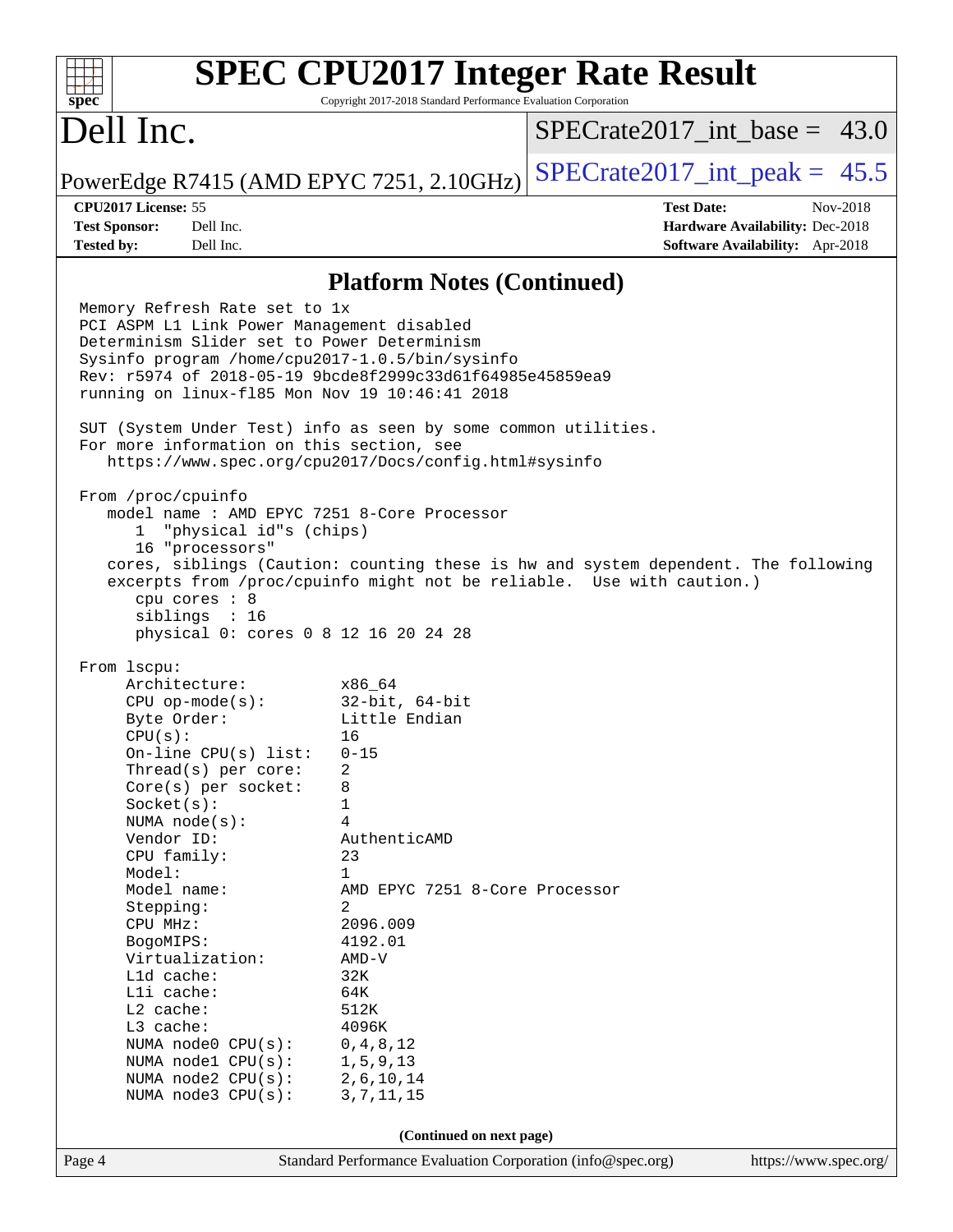| <b>SPEC CPU2017 Integer Rate Result</b>                                                                                                                                                                                                                                                                                                                                                                                                                                                                                                                                                                                                                                                                                                                                                                                                                                                                                                                                                                                                                                                                                                                                                                                                                                                                                                                                                                                                                                                                                                                                                                                                                                                                                                     |                                                                                                     |
|---------------------------------------------------------------------------------------------------------------------------------------------------------------------------------------------------------------------------------------------------------------------------------------------------------------------------------------------------------------------------------------------------------------------------------------------------------------------------------------------------------------------------------------------------------------------------------------------------------------------------------------------------------------------------------------------------------------------------------------------------------------------------------------------------------------------------------------------------------------------------------------------------------------------------------------------------------------------------------------------------------------------------------------------------------------------------------------------------------------------------------------------------------------------------------------------------------------------------------------------------------------------------------------------------------------------------------------------------------------------------------------------------------------------------------------------------------------------------------------------------------------------------------------------------------------------------------------------------------------------------------------------------------------------------------------------------------------------------------------------|-----------------------------------------------------------------------------------------------------|
| Copyright 2017-2018 Standard Performance Evaluation Corporation<br>spec <sup>®</sup><br>Dell Inc.                                                                                                                                                                                                                                                                                                                                                                                                                                                                                                                                                                                                                                                                                                                                                                                                                                                                                                                                                                                                                                                                                                                                                                                                                                                                                                                                                                                                                                                                                                                                                                                                                                           | $SPECTate2017$ int base = 43.0                                                                      |
| PowerEdge R7415 (AMD EPYC 7251, 2.10GHz)                                                                                                                                                                                                                                                                                                                                                                                                                                                                                                                                                                                                                                                                                                                                                                                                                                                                                                                                                                                                                                                                                                                                                                                                                                                                                                                                                                                                                                                                                                                                                                                                                                                                                                    | $SPECTate2017\_int\_peak = 45.5$                                                                    |
| CPU2017 License: 55<br><b>Test Sponsor:</b><br>Dell Inc.<br><b>Tested by:</b><br>Dell Inc.                                                                                                                                                                                                                                                                                                                                                                                                                                                                                                                                                                                                                                                                                                                                                                                                                                                                                                                                                                                                                                                                                                                                                                                                                                                                                                                                                                                                                                                                                                                                                                                                                                                  | <b>Test Date:</b><br>Nov-2018<br>Hardware Availability: Dec-2018<br>Software Availability: Apr-2018 |
| <b>Platform Notes (Continued)</b>                                                                                                                                                                                                                                                                                                                                                                                                                                                                                                                                                                                                                                                                                                                                                                                                                                                                                                                                                                                                                                                                                                                                                                                                                                                                                                                                                                                                                                                                                                                                                                                                                                                                                                           |                                                                                                     |
| Flags:<br>pat pse36 clflush mmx fxsr sse sse2 ht syscall nx mmxext fxsr_opt pdpe1gb rdtscp lm<br>constant_tsc rep_good nopl nonstop_tsc extd_apicid amd_dcm aperfmperf eagerfpu pni<br>pclmulqdq monitor ssse3 fma cx16 sse4_1 sse4_2 movbe popcnt aes xsave avx f16c<br>rdrand lahf_lm cmp_legacy svm extapic cr8_legacy abm sse4a misalignsse 3dnowprefetch<br>osvw skinit wdt tce topoext perfctr_core perfctr_nb bpext perfctr_12 mwaitx arat cpb<br>hw_pstate retpoline retpoline_amd npt lbrv svm_lock nrip_save tsc_scale vmcb_clean<br>flushbyasid decodeassists pausefilter pfthreshold vmmcall avic fsgsbase bmil avx2<br>smep bmi2 rdseed adx smap clflushopt sha_ni xsaveopt xsavec xgetbvl clzero irperf<br>ibpb overflow_recov succor smca<br>/proc/cpuinfo cache data<br>cache size : 512 KB<br>From numactl --hardware WARNING: a numactl 'node' might or might not correspond to a<br>physical chip.<br>$available: 4 nodes (0-3)$<br>node 0 cpus: 0 4 8 12<br>node 0 size: 128621 MB<br>node 0 free: 128475 MB<br>node 1 cpus: 1 5 9 13<br>node 1 size: 129018 MB<br>node 1 free: 128875 MB<br>node 2 cpus: 2 6 10 14<br>node 2 size: 129018 MB<br>node 2 free: 128867 MB<br>node 3 cpus: 3 7 11 15<br>node 3 size: 129017 MB<br>node 3 free: 128879 MB<br>node distances:<br>$\mathbf 1$<br>node<br>$\overline{0}$<br>2<br>3<br>0:<br>10<br>16<br>16<br>16<br>1:<br>16<br>10 16<br>16<br>2:<br>16<br>16 10<br>16<br>3:<br>16<br>16 16<br>10<br>From /proc/meminfo<br>MemTotal:<br>528052376 kB<br>HugePages_Total:<br>0<br>Hugepagesize:<br>2048 kB<br>/usr/bin/lsb_release -d<br>SUSE Linux Enterprise Server 12 SP3<br>From /etc/*release* /etc/*version*<br>SuSE-release:<br>SUSE Linux Enterprise Server 12 (x86_64) | fpu vme de pse tsc msr pae mce cx8 apic sep mtrr pge mca cmov                                       |
| (Continued on next page)                                                                                                                                                                                                                                                                                                                                                                                                                                                                                                                                                                                                                                                                                                                                                                                                                                                                                                                                                                                                                                                                                                                                                                                                                                                                                                                                                                                                                                                                                                                                                                                                                                                                                                                    |                                                                                                     |
| Standard Performance Evaluation Corporation (info@spec.org)<br>Page 5                                                                                                                                                                                                                                                                                                                                                                                                                                                                                                                                                                                                                                                                                                                                                                                                                                                                                                                                                                                                                                                                                                                                                                                                                                                                                                                                                                                                                                                                                                                                                                                                                                                                       | https://www.spec.org/                                                                               |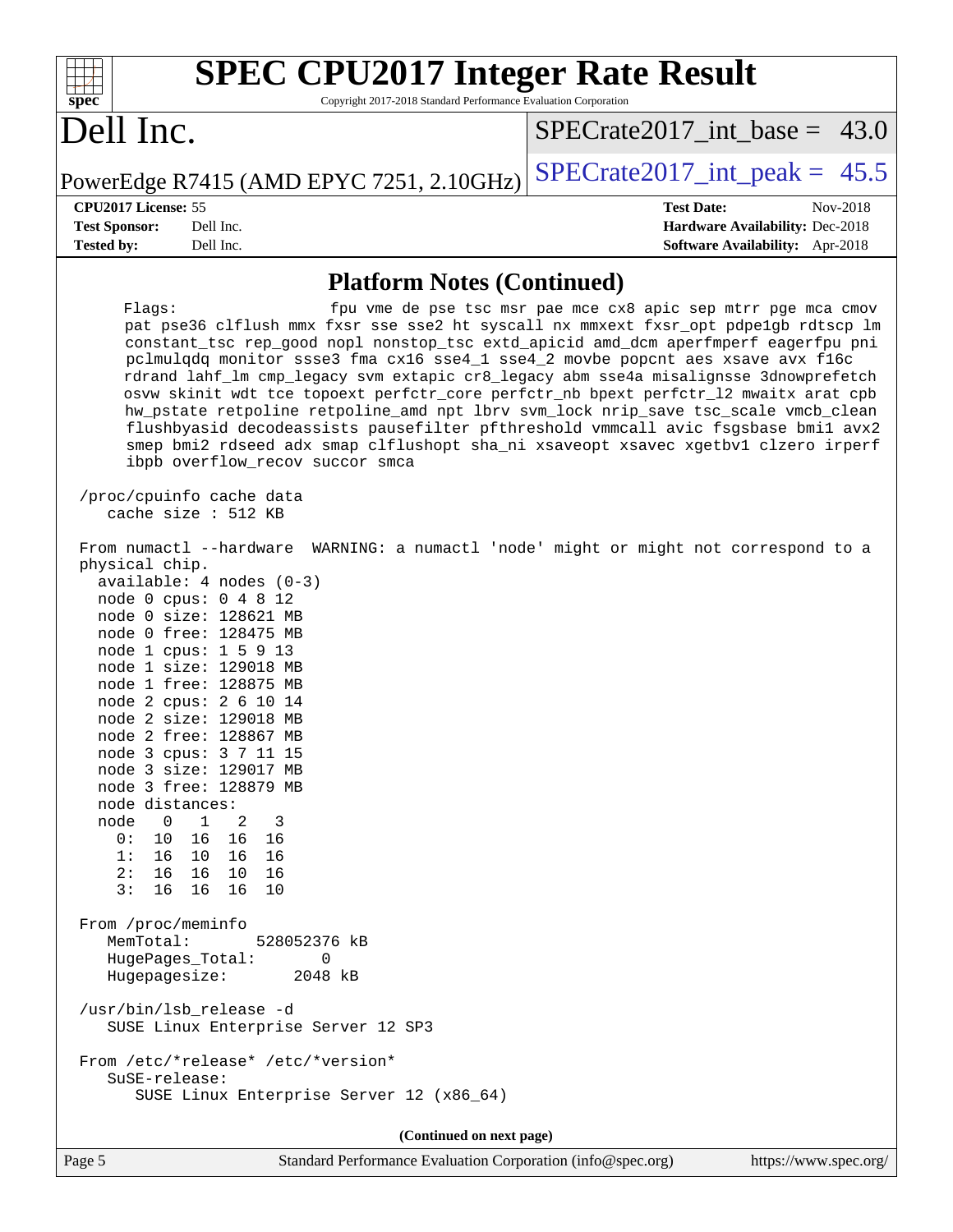| <b>SPEC CPU2017 Integer Rate Result</b>                                                                                                                                                                                                                                                                                                                                           |                                                                           |  |  |  |
|-----------------------------------------------------------------------------------------------------------------------------------------------------------------------------------------------------------------------------------------------------------------------------------------------------------------------------------------------------------------------------------|---------------------------------------------------------------------------|--|--|--|
| Spec<br>Copyright 2017-2018 Standard Performance Evaluation Corporation                                                                                                                                                                                                                                                                                                           |                                                                           |  |  |  |
| Dell Inc.                                                                                                                                                                                                                                                                                                                                                                         | $SPECrate2017\_int\_base = 43.0$                                          |  |  |  |
| PowerEdge R7415 (AMD EPYC 7251, 2.10GHz)                                                                                                                                                                                                                                                                                                                                          | $SPECTate2017\_int\_peak = 45.5$                                          |  |  |  |
| CPU2017 License: 55                                                                                                                                                                                                                                                                                                                                                               | Nov-2018<br><b>Test Date:</b>                                             |  |  |  |
| <b>Test Sponsor:</b><br>Dell Inc.<br><b>Tested by:</b><br>Dell Inc.                                                                                                                                                                                                                                                                                                               | Hardware Availability: Dec-2018<br><b>Software Availability:</b> Apr-2018 |  |  |  |
|                                                                                                                                                                                                                                                                                                                                                                                   |                                                                           |  |  |  |
| <b>Platform Notes (Continued)</b>                                                                                                                                                                                                                                                                                                                                                 |                                                                           |  |  |  |
| $VERSION = 12$<br>PATCHLEVEL = 3<br># This file is deprecated and will be removed in a future service pack or release.<br># Please check /etc/os-release for details about this release.<br>os-release:<br>NAME="SLES"<br>VERSION="12-SP3"<br>VERSION_ID="12.3"<br>PRETTY_NAME="SUSE Linux Enterprise Server 12 SP3"<br>ID="sles"<br>ANSI COLOR="0;32"                            |                                                                           |  |  |  |
| CPE_NAME="cpe:/o:suse:sles:12:sp3"<br>uname $-a$ :<br>Linux linux-f185 4.4.126-94.22-default #1 SMP Wed Apr 11 07:45:03 UTC 2018 (9649989)<br>x86_64 x86_64 x86_64 GNU/Linux                                                                                                                                                                                                      |                                                                           |  |  |  |
| Kernel self-reported vulnerability status:                                                                                                                                                                                                                                                                                                                                        |                                                                           |  |  |  |
| CVE-2017-5754 (Meltdown):<br>Not affected<br>CVE-2017-5753 (Spectre variant 1): Mitigation: __user pointer sanitization<br>CVE-2017-5715 (Spectre variant 2): Mitigation: Full AMD retpoline + IBPB                                                                                                                                                                               |                                                                           |  |  |  |
| run-level 3 Nov 19 $10:45$ last=5                                                                                                                                                                                                                                                                                                                                                 |                                                                           |  |  |  |
| SPEC is set to: /home/cpu2017-1.0.5<br>Type Size Used Avail Use% Mounted on<br>Filesystem<br>$/\text{dev}/\text{sda4}$<br>xfs<br>1.8T 9.5G 1.8T<br>$1\%$ /home                                                                                                                                                                                                                    |                                                                           |  |  |  |
| Additional information from dmidecode follows. WARNING: Use caution when you interpret<br>this section. The 'dmidecode' program reads system data which is "intended to allow<br>hardware to be accurately determined", but the intent may not be met, as there are<br>frequent changes to hardware, firmware, and the "DMTF SMBIOS" standard.<br>BIOS Dell Inc. 1.6.4 10/04/2018 |                                                                           |  |  |  |
| Memory:<br>8x 80CE863280CE M386A8K40BM2-CTD 64 GB 4 rank 2666, configured at 2400<br>8x Not Specified Not Specified                                                                                                                                                                                                                                                               |                                                                           |  |  |  |
| (End of data from sysinfo program)                                                                                                                                                                                                                                                                                                                                                |                                                                           |  |  |  |
| <b>Compiler Version Notes</b>                                                                                                                                                                                                                                                                                                                                                     |                                                                           |  |  |  |
| $502.$ gcc_r(peak)<br>CC.                                                                                                                                                                                                                                                                                                                                                         |                                                                           |  |  |  |
| AOCC.LLVM.4.0.0.B35.2017_04_26 clang version 4.0.0 (CLANG:) (based on LLVM                                                                                                                                                                                                                                                                                                        |                                                                           |  |  |  |
| (Continued on next page)                                                                                                                                                                                                                                                                                                                                                          |                                                                           |  |  |  |
| Standard Performance Evaluation Corporation (info@spec.org)<br>Page 6                                                                                                                                                                                                                                                                                                             | https://www.spec.org/                                                     |  |  |  |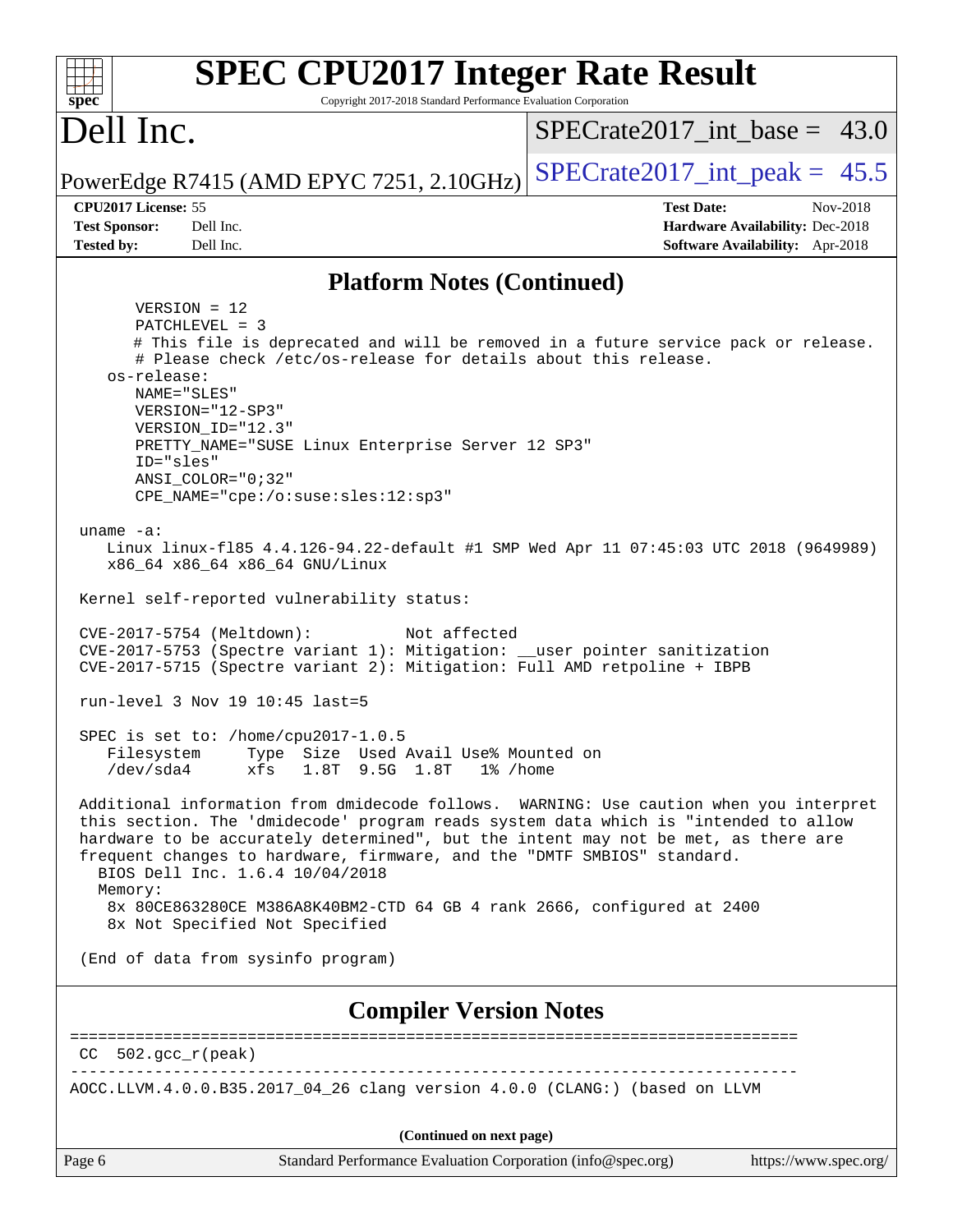# **[SPEC CPU2017 Integer Rate Result](http://www.spec.org/auto/cpu2017/Docs/result-fields.html#SPECCPU2017IntegerRateResult)**

Copyright 2017-2018 Standard Performance Evaluation Corporation

## Dell Inc.

**[spec](http://www.spec.org/)**

 $+\ +$ 

 $SPECrate2017\_int\_base = 43.0$ 

PowerEdge R7415 (AMD EPYC 7251, 2.10GHz) [SPECrate2017\\_int\\_peak =](http://www.spec.org/auto/cpu2017/Docs/result-fields.html#SPECrate2017intpeak)  $45.5$ 

**[CPU2017 License:](http://www.spec.org/auto/cpu2017/Docs/result-fields.html#CPU2017License)** 55 **[Test Date:](http://www.spec.org/auto/cpu2017/Docs/result-fields.html#TestDate)** Nov-2018 **[Test Sponsor:](http://www.spec.org/auto/cpu2017/Docs/result-fields.html#TestSponsor)** Dell Inc. **[Hardware Availability:](http://www.spec.org/auto/cpu2017/Docs/result-fields.html#HardwareAvailability)** Dec-2018 **[Tested by:](http://www.spec.org/auto/cpu2017/Docs/result-fields.html#Testedby)** Dell Inc. **[Software Availability:](http://www.spec.org/auto/cpu2017/Docs/result-fields.html#SoftwareAvailability)** Apr-2018

#### **[Compiler Version Notes \(Continued\)](http://www.spec.org/auto/cpu2017/Docs/result-fields.html#CompilerVersionNotes)**

| Page 7                                                | Standard Performance Evaluation Corporation (info@spec.org)                                                                                                               | https://www.spec.org/ |
|-------------------------------------------------------|---------------------------------------------------------------------------------------------------------------------------------------------------------------------------|-----------------------|
|                                                       | (Continued on next page)                                                                                                                                                  |                       |
| Thread model: posix                                   | InstalledDir: /root/work/compilers/AOCC-1.0-Compiler/bin                                                                                                                  |                       |
|                                                       | AOCC.LLVM.4.0.0.B35.2017_04_26 clang version 4.0.0 (CLANG:) (based on LLVM<br>AOCC.LLVM.4.0.0.B35.2017_04_26)<br>Target: x86_64-unknown-linux-gnu                         |                       |
| CC.                                                   | 500.perlbench_r(peak) 525.x264_r(peak)                                                                                                                                    |                       |
|                                                       | InstalledDir: /root/work/compilers/AOCC-1.0-Compiler/bin                                                                                                                  |                       |
| Thread model: posix                                   | AOCC.LLVM.4.0.0.B35.2017_04_26 clang version 4.0.0 (CLANG:) (based on LLVM<br>AOCC.LLVM.4.0.0.B35.2017_04_26)<br>Target: x86_64-unknown-linux-gnu                         |                       |
| ___________________________                           | CXXC 520.omnetpp_r(base, peak) 523.xalancbmk_r(base) 531.deepsjeng_r(base,<br>peak) 541.leela r(base)                                                                     |                       |
| Thread model: posix                                   | Target: x86_64-unknown-linux-gnu<br>InstalledDir: /root/work/compilers/AOCC-1.0-Compiler/bin                                                                              |                       |
|                                                       | AOCC.LLVM.4.0.0.B35.2017_04_26 clang version 4.0.0 (CLANG:) (based on LLVM<br>AOCC.LLVM.4.0.0.B35.2017 04 26)                                                             |                       |
| CC.                                                   | 500.perlbench_r(base) 502.gcc_r(base) 505.mcf_r(base, peak)<br>525.x264_r(base) 557.xz_r(base, peak)<br>-----------------------------                                     |                       |
| Target: i386-unknown-linux-gnu<br>Thread model: posix | AOCC.LLVM.4.0.0.B35.2017_04_26 clang version 4.0.0 (CLANG:) (based on LLVM<br>AOCC.LLVM.4.0.0.B35.2017_04_26)<br>InstalledDir: /root/work/compilers/AOCC-1.0-Compiler/bin |                       |
| $CXXC$ 523.xalancbmk $_r$ (peak)                      |                                                                                                                                                                           |                       |
|                                                       |                                                                                                                                                                           |                       |
| Target: i386-unknown-linux-gnu<br>Thread model: posix | AOCC.LLVM.4.0.0.B35.2017_04_26)<br>InstalledDir: /root/work/compilers/AOCC-1.0-Compiler/bin<br>__________________________                                                 |                       |
|                                                       |                                                                                                                                                                           |                       |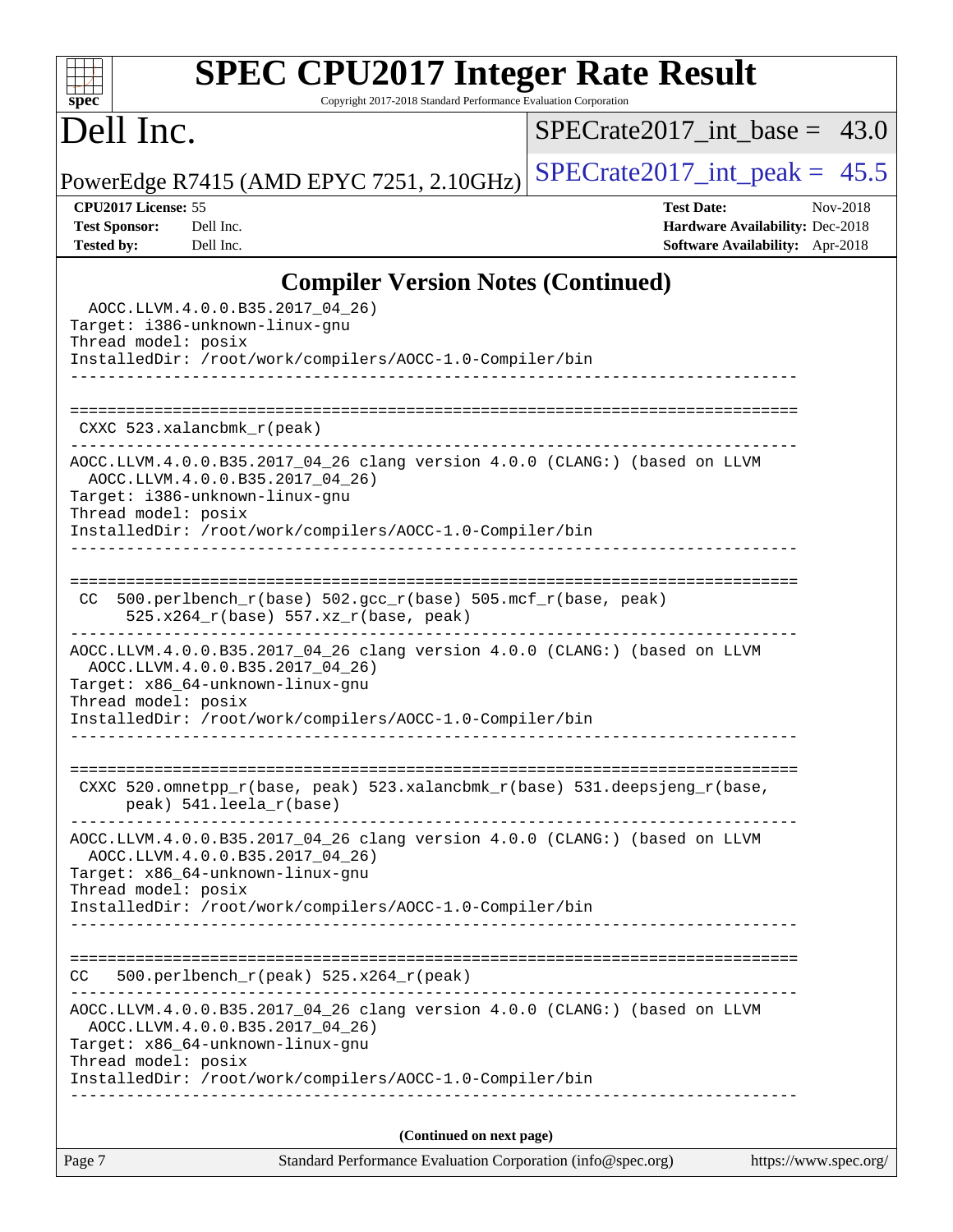#### $+\ +$ **[spec](http://www.spec.org/)**

# **[SPEC CPU2017 Integer Rate Result](http://www.spec.org/auto/cpu2017/Docs/result-fields.html#SPECCPU2017IntegerRateResult)**

Copyright 2017-2018 Standard Performance Evaluation Corporation

## Dell Inc.

SPECrate2017 int\_base =  $43.0$ 

PowerEdge R7415 (AMD EPYC 7251, 2.10GHz) SPECrate  $2017$ \_int\_peak = 45.5

| <b>Test Sponsor:</b> | Dell Inc |
|----------------------|----------|
| <b>Tested by:</b>    | Dell Inc |

**[CPU2017 License:](http://www.spec.org/auto/cpu2017/Docs/result-fields.html#CPU2017License)** 55 **[Test Date:](http://www.spec.org/auto/cpu2017/Docs/result-fields.html#TestDate)** Nov-2018 **[Test Sponsor:](http://www.spec.org/auto/cpu2017/Docs/result-fields.html#TestSponsor)** Decree Sponsor: **[Hardware Availability:](http://www.spec.org/auto/cpu2017/Docs/result-fields.html#HardwareAvailability)** Dec-2018 **[Tested by:](http://www.spec.org/auto/cpu2017/Docs/result-fields.html#Testedby) [Software Availability:](http://www.spec.org/auto/cpu2017/Docs/result-fields.html#SoftwareAvailability)** Apr-2018

#### **[Compiler Version Notes \(Continued\)](http://www.spec.org/auto/cpu2017/Docs/result-fields.html#CompilerVersionNotes)**

============================================================================== CXXC 541.leela\_r(peak) ------------------------------------------------------------------------------ AOCC.LLVM.4.0.0.B35.2017\_04\_26 clang version 4.0.0 (CLANG:) (based on LLVM AOCC.LLVM.4.0.0.B35.2017\_04\_26) Target: x86\_64-unknown-linux-gnu Thread model: posix InstalledDir: /root/work/compilers/AOCC-1.0-Compiler/bin ------------------------------------------------------------------------------ ============================================================================== FC 548.exchange2\_r(base, peak) ------------------------------------------------------------------------------ GNU Fortran (GCC) 4.8.2 Copyright (C) 2013 Free Software Foundation, Inc. GNU Fortran comes with NO WARRANTY, to the extent permitted by law. You may redistribute copies of GNU Fortran under the terms of the GNU General Public License. For more information about these matters, see the file named COPYING ------------------------------------------------------------------------------

### **[Base Compiler Invocation](http://www.spec.org/auto/cpu2017/Docs/result-fields.html#BaseCompilerInvocation)**

[C benchmarks](http://www.spec.org/auto/cpu2017/Docs/result-fields.html#Cbenchmarks): [clang](http://www.spec.org/cpu2017/results/res2018q4/cpu2017-20181210-10147.flags.html#user_CCbase_Fclang3_a68b77bfed473bd9cdd22529af008e8306c2e3948617c8991604c1a2000ee4a73ef90dd8bc793e105fe4165a625d26dacbda4708d828ad19048918c071b363ec)

[C++ benchmarks:](http://www.spec.org/auto/cpu2017/Docs/result-fields.html#CXXbenchmarks) [clang++](http://www.spec.org/cpu2017/results/res2018q4/cpu2017-20181210-10147.flags.html#user_CXXbase_Fclang3_57a48582e5be507d19b2527b3e7d4f85d9b8669ffc9a8a0dbb9bcf949a918a58bbab411e0c4d14a3922022a3e425a90db94042683824c1806feff4324ca1000d)

[Fortran benchmarks](http://www.spec.org/auto/cpu2017/Docs/result-fields.html#Fortranbenchmarks): [clang](http://www.spec.org/cpu2017/results/res2018q4/cpu2017-20181210-10147.flags.html#user_FCbase_Fclang3_a68b77bfed473bd9cdd22529af008e8306c2e3948617c8991604c1a2000ee4a73ef90dd8bc793e105fe4165a625d26dacbda4708d828ad19048918c071b363ec) [gfortran](http://www.spec.org/cpu2017/results/res2018q4/cpu2017-20181210-10147.flags.html#user_FCbase_aocc-gfortran_128c91a56d61ddb07404721e65b8f9498c31a443dacbd3b7f212891090eca86e2d099b520f75b99e9e8ac4fdec01f4d15f0b65e47123ec4c42b0759045731a1f)

## **[Base Portability Flags](http://www.spec.org/auto/cpu2017/Docs/result-fields.html#BasePortabilityFlags)**

 500.perlbench\_r: [-DSPEC\\_LINUX\\_X64](http://www.spec.org/cpu2017/results/res2018q4/cpu2017-20181210-10147.flags.html#b500.perlbench_r_basePORTABILITY_DSPEC_LINUX_X64) [-DSPEC\\_LP64](http://www.spec.org/cpu2017/results/res2018q4/cpu2017-20181210-10147.flags.html#b500.perlbench_r_baseEXTRA_PORTABILITY_DSPEC_LP64) 502.gcc\_r: [-DSPEC\\_LP64](http://www.spec.org/cpu2017/results/res2018q4/cpu2017-20181210-10147.flags.html#suite_baseEXTRA_PORTABILITY502_gcc_r_DSPEC_LP64) 505.mcf\_r: [-DSPEC\\_LP64](http://www.spec.org/cpu2017/results/res2018q4/cpu2017-20181210-10147.flags.html#suite_baseEXTRA_PORTABILITY505_mcf_r_DSPEC_LP64) 520.omnetpp\_r: [-DSPEC\\_LP64](http://www.spec.org/cpu2017/results/res2018q4/cpu2017-20181210-10147.flags.html#suite_baseEXTRA_PORTABILITY520_omnetpp_r_DSPEC_LP64) 523.xalancbmk\_r: [-DSPEC\\_LINUX](http://www.spec.org/cpu2017/results/res2018q4/cpu2017-20181210-10147.flags.html#b523.xalancbmk_r_basePORTABILITY_DSPEC_LINUX) [-DSPEC\\_LP64](http://www.spec.org/cpu2017/results/res2018q4/cpu2017-20181210-10147.flags.html#suite_baseEXTRA_PORTABILITY523_xalancbmk_r_DSPEC_LP64) 525.x264\_r: [-DSPEC\\_LP64](http://www.spec.org/cpu2017/results/res2018q4/cpu2017-20181210-10147.flags.html#suite_baseEXTRA_PORTABILITY525_x264_r_DSPEC_LP64) 531.deepsjeng\_r: [-DSPEC\\_LP64](http://www.spec.org/cpu2017/results/res2018q4/cpu2017-20181210-10147.flags.html#suite_baseEXTRA_PORTABILITY531_deepsjeng_r_DSPEC_LP64) 541.leela\_r: [-DSPEC\\_LP64](http://www.spec.org/cpu2017/results/res2018q4/cpu2017-20181210-10147.flags.html#suite_baseEXTRA_PORTABILITY541_leela_r_DSPEC_LP64)

**(Continued on next page)**

Page 8 Standard Performance Evaluation Corporation [\(info@spec.org\)](mailto:info@spec.org) <https://www.spec.org/>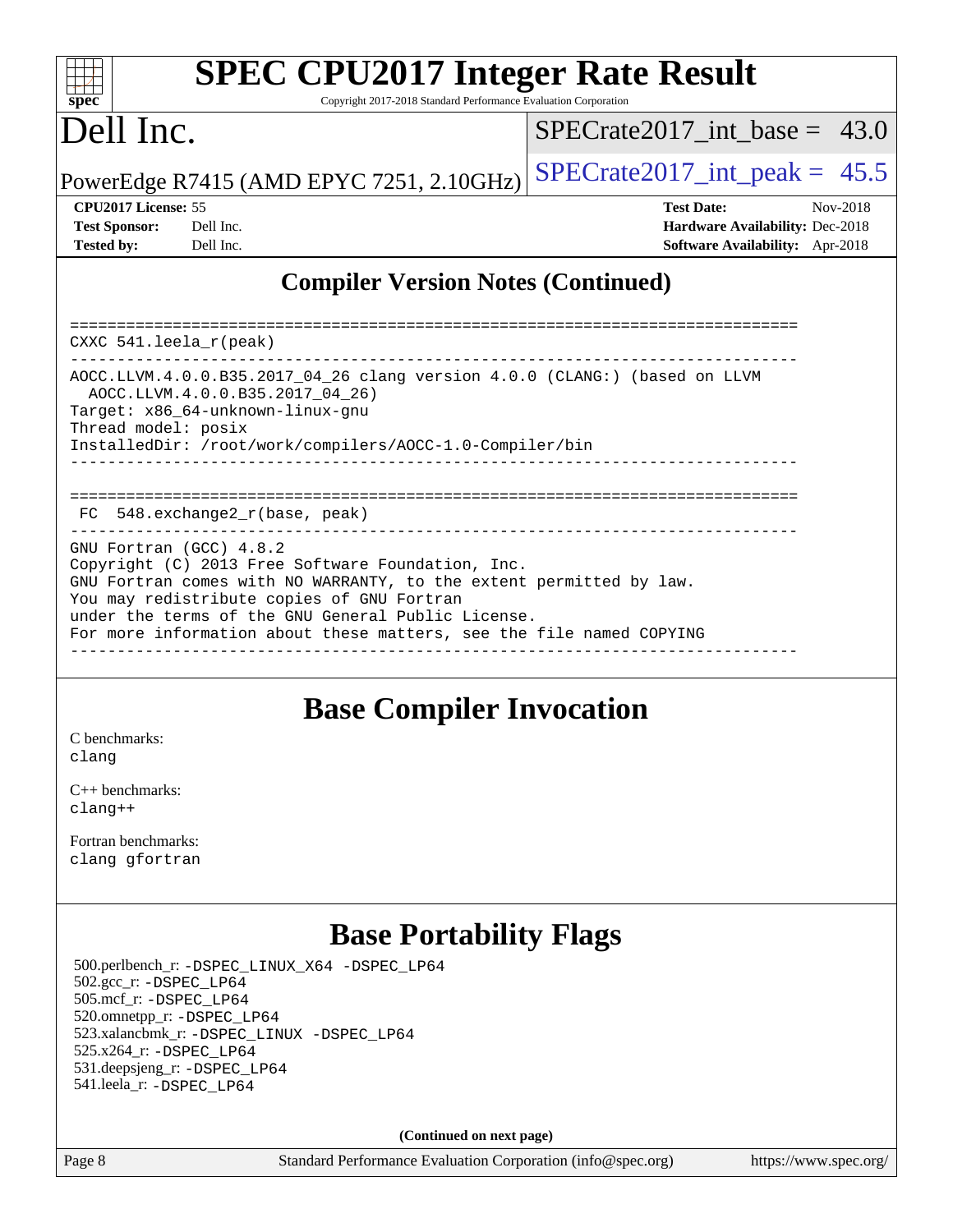#### $\pm\pm\tau$ **[spec](http://www.spec.org/)**

# **[SPEC CPU2017 Integer Rate Result](http://www.spec.org/auto/cpu2017/Docs/result-fields.html#SPECCPU2017IntegerRateResult)**

Copyright 2017-2018 Standard Performance Evaluation Corporation

## Dell Inc.

SPECrate2017 int\_base =  $43.0$ 

PowerEdge R7415 (AMD EPYC 7251, 2.10GHz)  $\left|$  [SPECrate2017\\_int\\_peak =](http://www.spec.org/auto/cpu2017/Docs/result-fields.html#SPECrate2017intpeak) 45.5

**[CPU2017 License:](http://www.spec.org/auto/cpu2017/Docs/result-fields.html#CPU2017License)** 55 **[Test Date:](http://www.spec.org/auto/cpu2017/Docs/result-fields.html#TestDate)** Nov-2018 **[Test Sponsor:](http://www.spec.org/auto/cpu2017/Docs/result-fields.html#TestSponsor)** Dell Inc. **[Hardware Availability:](http://www.spec.org/auto/cpu2017/Docs/result-fields.html#HardwareAvailability)** Dec-2018 **[Tested by:](http://www.spec.org/auto/cpu2017/Docs/result-fields.html#Testedby)** Dell Inc. **[Software Availability:](http://www.spec.org/auto/cpu2017/Docs/result-fields.html#SoftwareAvailability)** Apr-2018

## **[Base Portability Flags \(Continued\)](http://www.spec.org/auto/cpu2017/Docs/result-fields.html#BasePortabilityFlags)**

 548.exchange2\_r: [-DSPEC\\_LP64](http://www.spec.org/cpu2017/results/res2018q4/cpu2017-20181210-10147.flags.html#suite_baseEXTRA_PORTABILITY548_exchange2_r_DSPEC_LP64) 557.xz\_r: [-DSPEC\\_LP64](http://www.spec.org/cpu2017/results/res2018q4/cpu2017-20181210-10147.flags.html#suite_baseEXTRA_PORTABILITY557_xz_r_DSPEC_LP64)

### **[Base Optimization Flags](http://www.spec.org/auto/cpu2017/Docs/result-fields.html#BaseOptimizationFlags)**

[C benchmarks](http://www.spec.org/auto/cpu2017/Docs/result-fields.html#Cbenchmarks):

[-flto](http://www.spec.org/cpu2017/results/res2018q4/cpu2017-20181210-10147.flags.html#user_CCbase_lto) [-Wl,-plugin-opt=-merge-constant](http://www.spec.org/cpu2017/results/res2018q4/cpu2017-20181210-10147.flags.html#user_CCbase_F-merge-constant_1d79771b5442061d9c8e05556c6b0c655e6c9e66f8c6936b0129d434b6acd2b1cf1b7cd2540d1570ff636111b08a6bc36e2e61fc34531f8ef7c1a34c57be1dbb) [-Wl,-plugin-opt=-lsr-in-nested-loop](http://www.spec.org/cpu2017/results/res2018q4/cpu2017-20181210-10147.flags.html#user_CCbase_lsr-in-nested-loop_1cff93fd95162f5e77640b5271e8bed680fb62b4a8d96fb8ab217ff3244646f1fbb342e31af83c263403bbf5249c7dc7732d5c86c3eab4cc8d32dcb7a6f33ca0) [-Wl,-plugin-opt=-disable-vect-cmp](http://www.spec.org/cpu2017/results/res2018q4/cpu2017-20181210-10147.flags.html#user_CCbase_disable-vect-cmp_1056b9a09b8ddc126e023b5f99ae33179ef568835465af9b7adeacf4b6480ff575c8aee439265bcfbcbf086f33f2fa5cca2bc4cf52b64c0cd2e10f6503cba02d) [-O3](http://www.spec.org/cpu2017/results/res2018q4/cpu2017-20181210-10147.flags.html#user_CCbase_F-O3) [-ffast-math](http://www.spec.org/cpu2017/results/res2018q4/cpu2017-20181210-10147.flags.html#user_CCbase_F-aocc-ffast-math_78dd175de6534c2005829757b9b0f2878e57b067cce6f7c443b2250ac68890960e2e1b320ca04b81ff7c62c6f87870ed05f06baf7875eea2990d38e3b73c71f1) [-march=znver1](http://www.spec.org/cpu2017/results/res2018q4/cpu2017-20181210-10147.flags.html#user_CCbase_F-march) [-fstruct-layout=2](http://www.spec.org/cpu2017/results/res2018q4/cpu2017-20181210-10147.flags.html#user_CCbase_F-fstruct-layout_a05ec02e17cdf7fe0c3950a6b005251b2b1e5e67af2b5298cf72714730c3d59ba290e75546b10aa22dac074c15ceaca36ae22c62cb51bcb2fbdc9dc4e7e222c4) [-mllvm -unroll-threshold=100](http://www.spec.org/cpu2017/results/res2018q4/cpu2017-20181210-10147.flags.html#user_CCbase_F-unroll-threshold_2755d0c78138845d361fa1543e3a063fffa198df9b3edf0cfb856bbc88a81e1769b12ac7a550c5d35197be55360db1a3f95a8d1304df999456cabf5120c45168) [-fremap-arrays](http://www.spec.org/cpu2017/results/res2018q4/cpu2017-20181210-10147.flags.html#user_CCbase_F-fremap-arrays) [-mno-avx2](http://www.spec.org/cpu2017/results/res2018q4/cpu2017-20181210-10147.flags.html#user_CCbase_F-mno-avx2) [-mllvm -inline-threshold=1000](http://www.spec.org/cpu2017/results/res2018q4/cpu2017-20181210-10147.flags.html#user_CCbase_inline-threshold_b7832241b0a6397e4ecdbaf0eb7defdc10f885c2a282fa3240fdc99844d543fda39cf8a4a9dccf68cf19b5438ac3b455264f478df15da0f4988afa40d8243bab) [-mllvm -disable-vect-cmp](http://www.spec.org/cpu2017/results/res2018q4/cpu2017-20181210-10147.flags.html#user_CCbase_disable-vect-cmp_d995c9eb800469498c6893dc847c54c903d59847b18cb2ac22011b9af7010c96d2d48d3c6b41246fe86945001509aa4dc528afb61cb238fd3b256a31781ea0cf) [-z muldefs](http://www.spec.org/cpu2017/results/res2018q4/cpu2017-20181210-10147.flags.html#user_CCbase_F-z-muldefs) [-ljemalloc](http://www.spec.org/cpu2017/results/res2018q4/cpu2017-20181210-10147.flags.html#user_CCbase_jemalloc-lib_d1249b907c500fa1c0672f44f562e3d0f79738ae9e3c4a9c376d49f265a04b9c99b167ecedbf6711b3085be911c67ff61f150a17b3472be731631ba4d0471706)

[C++ benchmarks:](http://www.spec.org/auto/cpu2017/Docs/result-fields.html#CXXbenchmarks)

```
-flto -Wl,-plugin-opt=-merge-constant
-Wl,-plugin-opt=-lsr-in-nested-loop -Wl,-plugin-opt=-disable-vect-cmp
-O3 -march=znver1 -mllvm -unroll-threshold=100 -finline-aggressive
-fremap-arrays -mllvm -inline-threshold=1000 -mllvm -disable-vect-cmp
-z muldefs -ljemalloc
```
[Fortran benchmarks](http://www.spec.org/auto/cpu2017/Docs/result-fields.html#Fortranbenchmarks):

```
-flto -Wl,-plugin-opt=-merge-constant
-Wl,-plugin-opt=-lsr-in-nested-loop -Wl,-plugin-opt=-disable-vect-cmp
-O3 -mavx -madx -funroll-loops -ffast-math -z muldefs -Ofast
-fdefault-integer-8 -fplugin=dragonegg.so
-fplugin-arg-dragonegg-llvm-option=-lsr-in-nested-loop
-fplugin-arg-dragonegg-llvm-option=-enable-iv-split
-fplugin-arg-dragonegg-llvm-option=-merge-constant
-fplugin-arg-dragonegg-llvm-option=-inline-threshold:1000
-fplugin-arg-dragonegg-llvm-option=-disable-vect-cmp -ljemalloc
-lgfortran -lamdlibm
```
## **[Peak Compiler Invocation](http://www.spec.org/auto/cpu2017/Docs/result-fields.html#PeakCompilerInvocation)**

[C benchmarks](http://www.spec.org/auto/cpu2017/Docs/result-fields.html#Cbenchmarks): [clang](http://www.spec.org/cpu2017/results/res2018q4/cpu2017-20181210-10147.flags.html#user_CCpeak_Fclang3_a68b77bfed473bd9cdd22529af008e8306c2e3948617c8991604c1a2000ee4a73ef90dd8bc793e105fe4165a625d26dacbda4708d828ad19048918c071b363ec)

[C++ benchmarks:](http://www.spec.org/auto/cpu2017/Docs/result-fields.html#CXXbenchmarks) [clang++](http://www.spec.org/cpu2017/results/res2018q4/cpu2017-20181210-10147.flags.html#user_CXXpeak_Fclang3_57a48582e5be507d19b2527b3e7d4f85d9b8669ffc9a8a0dbb9bcf949a918a58bbab411e0c4d14a3922022a3e425a90db94042683824c1806feff4324ca1000d)

[Fortran benchmarks](http://www.spec.org/auto/cpu2017/Docs/result-fields.html#Fortranbenchmarks): [clang](http://www.spec.org/cpu2017/results/res2018q4/cpu2017-20181210-10147.flags.html#user_FCpeak_Fclang3_a68b77bfed473bd9cdd22529af008e8306c2e3948617c8991604c1a2000ee4a73ef90dd8bc793e105fe4165a625d26dacbda4708d828ad19048918c071b363ec) [gfortran](http://www.spec.org/cpu2017/results/res2018q4/cpu2017-20181210-10147.flags.html#user_FCpeak_aocc-gfortran_128c91a56d61ddb07404721e65b8f9498c31a443dacbd3b7f212891090eca86e2d099b520f75b99e9e8ac4fdec01f4d15f0b65e47123ec4c42b0759045731a1f)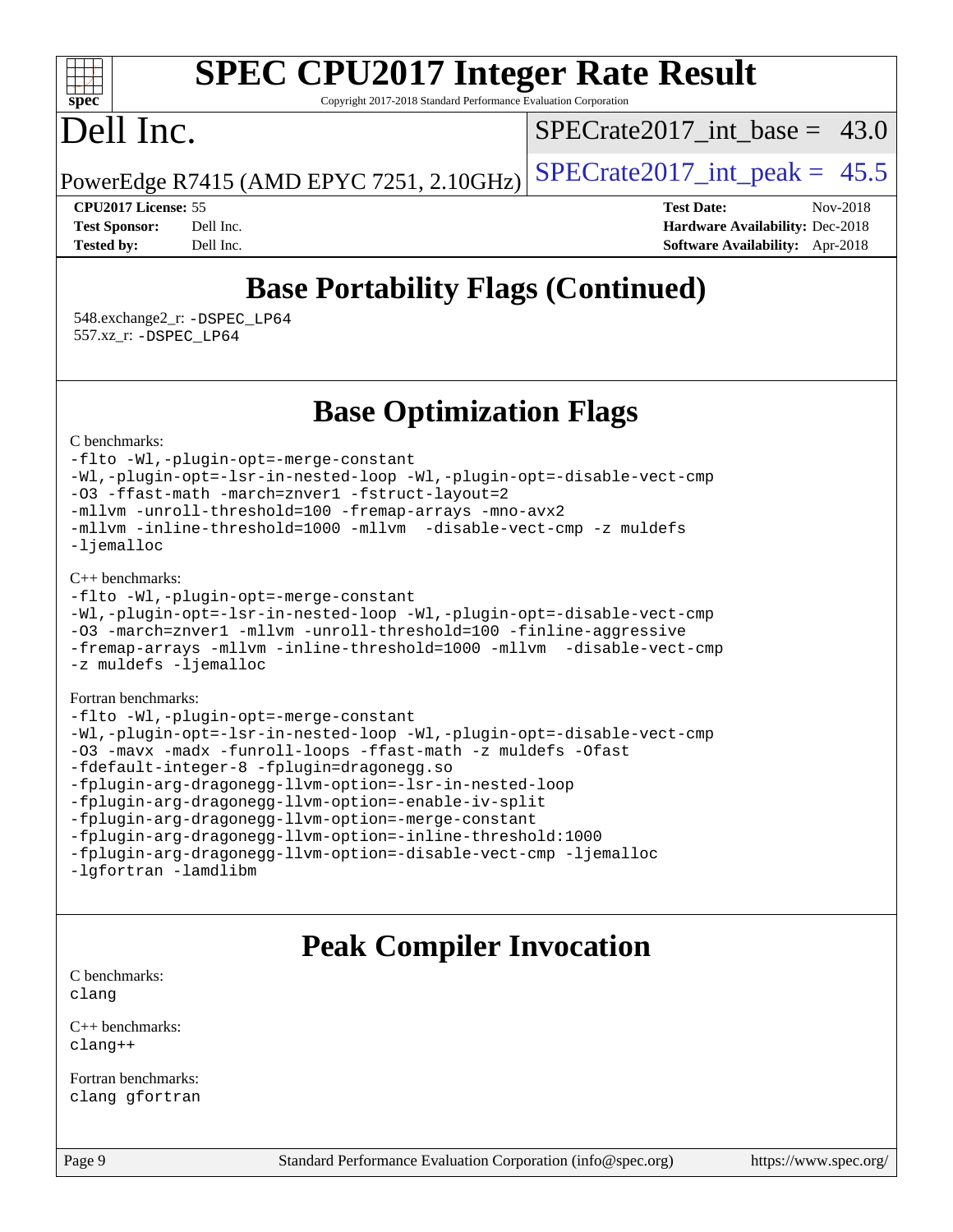#### $+\ +$ **[spec](http://www.spec.org/)**

# **[SPEC CPU2017 Integer Rate Result](http://www.spec.org/auto/cpu2017/Docs/result-fields.html#SPECCPU2017IntegerRateResult)**

Copyright 2017-2018 Standard Performance Evaluation Corporation

## Dell Inc.

SPECrate2017 int\_base =  $43.0$ 

PowerEdge R7415 (AMD EPYC 7251, 2.10GHz)  $\left|$  [SPECrate2017\\_int\\_peak =](http://www.spec.org/auto/cpu2017/Docs/result-fields.html#SPECrate2017intpeak) 45.5

**[CPU2017 License:](http://www.spec.org/auto/cpu2017/Docs/result-fields.html#CPU2017License)** 55 **[Test Date:](http://www.spec.org/auto/cpu2017/Docs/result-fields.html#TestDate)** Nov-2018

**[Test Sponsor:](http://www.spec.org/auto/cpu2017/Docs/result-fields.html#TestSponsor)** Dell Inc. **[Hardware Availability:](http://www.spec.org/auto/cpu2017/Docs/result-fields.html#HardwareAvailability)** Dec-2018 **[Tested by:](http://www.spec.org/auto/cpu2017/Docs/result-fields.html#Testedby)** Dell Inc. **[Software Availability:](http://www.spec.org/auto/cpu2017/Docs/result-fields.html#SoftwareAvailability)** Apr-2018

## **[Peak Portability Flags](http://www.spec.org/auto/cpu2017/Docs/result-fields.html#PeakPortabilityFlags)**

 500.perlbench\_r: [-DSPEC\\_LINUX\\_X64](http://www.spec.org/cpu2017/results/res2018q4/cpu2017-20181210-10147.flags.html#b500.perlbench_r_peakPORTABILITY_DSPEC_LINUX_X64) [-DSPEC\\_LP64](http://www.spec.org/cpu2017/results/res2018q4/cpu2017-20181210-10147.flags.html#b500.perlbench_r_peakEXTRA_PORTABILITY_DSPEC_LP64) 502.gcc\_r: [-D\\_FILE\\_OFFSET\\_BITS=64](http://www.spec.org/cpu2017/results/res2018q4/cpu2017-20181210-10147.flags.html#user_peakEXTRA_PORTABILITY502_gcc_r_F-D_FILE_OFFSET_BITS_5ae949a99b284ddf4e95728d47cb0843d81b2eb0e18bdfe74bbf0f61d0b064f4bda2f10ea5eb90e1dcab0e84dbc592acfc5018bc955c18609f94ddb8d550002c) 505.mcf\_r: [-DSPEC\\_LP64](http://www.spec.org/cpu2017/results/res2018q4/cpu2017-20181210-10147.flags.html#suite_peakEXTRA_PORTABILITY505_mcf_r_DSPEC_LP64) 520.omnetpp\_r: [-DSPEC\\_LP64](http://www.spec.org/cpu2017/results/res2018q4/cpu2017-20181210-10147.flags.html#suite_peakEXTRA_PORTABILITY520_omnetpp_r_DSPEC_LP64) 523.xalancbmk\_r: [-DSPEC\\_LINUX](http://www.spec.org/cpu2017/results/res2018q4/cpu2017-20181210-10147.flags.html#b523.xalancbmk_r_peakPORTABILITY_DSPEC_LINUX) [-D\\_FILE\\_OFFSET\\_BITS=64](http://www.spec.org/cpu2017/results/res2018q4/cpu2017-20181210-10147.flags.html#user_peakEXTRA_PORTABILITY523_xalancbmk_r_F-D_FILE_OFFSET_BITS_5ae949a99b284ddf4e95728d47cb0843d81b2eb0e18bdfe74bbf0f61d0b064f4bda2f10ea5eb90e1dcab0e84dbc592acfc5018bc955c18609f94ddb8d550002c) 525.x264\_r: [-DSPEC\\_LP64](http://www.spec.org/cpu2017/results/res2018q4/cpu2017-20181210-10147.flags.html#suite_peakEXTRA_PORTABILITY525_x264_r_DSPEC_LP64) 531.deepsjeng\_r: [-DSPEC\\_LP64](http://www.spec.org/cpu2017/results/res2018q4/cpu2017-20181210-10147.flags.html#suite_peakEXTRA_PORTABILITY531_deepsjeng_r_DSPEC_LP64) 541.leela\_r: [-DSPEC\\_LP64](http://www.spec.org/cpu2017/results/res2018q4/cpu2017-20181210-10147.flags.html#suite_peakEXTRA_PORTABILITY541_leela_r_DSPEC_LP64) 548.exchange2\_r: [-DSPEC\\_LP64](http://www.spec.org/cpu2017/results/res2018q4/cpu2017-20181210-10147.flags.html#suite_peakEXTRA_PORTABILITY548_exchange2_r_DSPEC_LP64) 557.xz\_r: [-DSPEC\\_LP64](http://www.spec.org/cpu2017/results/res2018q4/cpu2017-20181210-10147.flags.html#suite_peakEXTRA_PORTABILITY557_xz_r_DSPEC_LP64)

## **[Peak Optimization Flags](http://www.spec.org/auto/cpu2017/Docs/result-fields.html#PeakOptimizationFlags)**

[C benchmarks](http://www.spec.org/auto/cpu2017/Docs/result-fields.html#Cbenchmarks):

```
 500.perlbench_r: -flto -Wl,-plugin-opt=-merge-constant
-Wl,-plugin-opt=-lsr-in-nested-loop
-fprofile-instr-generate(pass 1)
-fprofile-instr-use(pass 2) -Ofast -march=znver1
-fstruct-layout=3 -mllvm -vectorize-memory-aggressively
-mno-avx2 -mllvm -unroll-threshold=100 -fremap-arrays
-mllvm -inline-threshold=1000 -ljemalloc
```

```
 502.gcc_r: -m32 -flto -Wl,-plugin-opt=-merge-constant
-Wl,-plugin-opt=-lsr-in-nested-loop -Ofast -march=znver1
-fstruct-layout=3 -mllvm -vectorize-memory-aggressively
-mno-avx2 -mllvm -unroll-threshold=100 -fremap-arrays
-mllvm -inline-threshold=1000 -fgnu89-inline -ljemalloc
```
 505.mcf\_r: [-flto](http://www.spec.org/cpu2017/results/res2018q4/cpu2017-20181210-10147.flags.html#user_peakCOPTIMIZEEXTRA_LDFLAGS505_mcf_r_lto) [-Wl,-plugin-opt=-merge-constant](http://www.spec.org/cpu2017/results/res2018q4/cpu2017-20181210-10147.flags.html#user_peakEXTRA_LDFLAGS505_mcf_r_F-merge-constant_1d79771b5442061d9c8e05556c6b0c655e6c9e66f8c6936b0129d434b6acd2b1cf1b7cd2540d1570ff636111b08a6bc36e2e61fc34531f8ef7c1a34c57be1dbb) [-Wl,-plugin-opt=-lsr-in-nested-loop](http://www.spec.org/cpu2017/results/res2018q4/cpu2017-20181210-10147.flags.html#user_peakEXTRA_LDFLAGS505_mcf_r_lsr-in-nested-loop_1cff93fd95162f5e77640b5271e8bed680fb62b4a8d96fb8ab217ff3244646f1fbb342e31af83c263403bbf5249c7dc7732d5c86c3eab4cc8d32dcb7a6f33ca0) [-Ofast](http://www.spec.org/cpu2017/results/res2018q4/cpu2017-20181210-10147.flags.html#user_peakCOPTIMIZE505_mcf_r_F-aocc-Ofast) [-march=znver1](http://www.spec.org/cpu2017/results/res2018q4/cpu2017-20181210-10147.flags.html#user_peakCOPTIMIZE505_mcf_r_F-march) [-fstruct-layout=3](http://www.spec.org/cpu2017/results/res2018q4/cpu2017-20181210-10147.flags.html#user_peakCOPTIMIZE505_mcf_r_F-fstruct-layout) [-mllvm -vectorize-memory-aggressively](http://www.spec.org/cpu2017/results/res2018q4/cpu2017-20181210-10147.flags.html#user_peakCOPTIMIZE505_mcf_r_vectorize-memory-aggressively_24b72a4417f50ade9e698c5b3bed87ab456cc6fc8ec6439480cb84f36ad6a3975af6e87206dea402e3871a1464ff3d60bc798e0250f330177ba629a260df1857) [-mno-avx2](http://www.spec.org/cpu2017/results/res2018q4/cpu2017-20181210-10147.flags.html#user_peakCOPTIMIZE505_mcf_r_F-mno-avx2) [-mllvm -unroll-threshold=100](http://www.spec.org/cpu2017/results/res2018q4/cpu2017-20181210-10147.flags.html#user_peakCOPTIMIZE505_mcf_r_F-unroll-threshold_2755d0c78138845d361fa1543e3a063fffa198df9b3edf0cfb856bbc88a81e1769b12ac7a550c5d35197be55360db1a3f95a8d1304df999456cabf5120c45168) [-fremap-arrays](http://www.spec.org/cpu2017/results/res2018q4/cpu2017-20181210-10147.flags.html#user_peakCOPTIMIZE505_mcf_r_F-fremap-arrays) [-mllvm -inline-threshold=1000](http://www.spec.org/cpu2017/results/res2018q4/cpu2017-20181210-10147.flags.html#user_peakCOPTIMIZE505_mcf_r_inline-threshold_b7832241b0a6397e4ecdbaf0eb7defdc10f885c2a282fa3240fdc99844d543fda39cf8a4a9dccf68cf19b5438ac3b455264f478df15da0f4988afa40d8243bab) [-ljemalloc](http://www.spec.org/cpu2017/results/res2018q4/cpu2017-20181210-10147.flags.html#user_peakEXTRA_LIBS505_mcf_r_jemalloc-lib_d1249b907c500fa1c0672f44f562e3d0f79738ae9e3c4a9c376d49f265a04b9c99b167ecedbf6711b3085be911c67ff61f150a17b3472be731631ba4d0471706)

525.x264\_r: Same as 500.perlbench\_r

557.xz\_r: Same as 505.mcf\_r

[C++ benchmarks:](http://www.spec.org/auto/cpu2017/Docs/result-fields.html#CXXbenchmarks)

 520.omnetpp\_r: [-flto](http://www.spec.org/cpu2017/results/res2018q4/cpu2017-20181210-10147.flags.html#user_peakCXXOPTIMIZEEXTRA_LDFLAGS520_omnetpp_r_lto) [-Wl,-plugin-opt=-merge-constant](http://www.spec.org/cpu2017/results/res2018q4/cpu2017-20181210-10147.flags.html#user_peakEXTRA_LDFLAGS520_omnetpp_r_F-merge-constant_1d79771b5442061d9c8e05556c6b0c655e6c9e66f8c6936b0129d434b6acd2b1cf1b7cd2540d1570ff636111b08a6bc36e2e61fc34531f8ef7c1a34c57be1dbb) [-Wl,-plugin-opt=-lsr-in-nested-loop](http://www.spec.org/cpu2017/results/res2018q4/cpu2017-20181210-10147.flags.html#user_peakEXTRA_LDFLAGS520_omnetpp_r_lsr-in-nested-loop_1cff93fd95162f5e77640b5271e8bed680fb62b4a8d96fb8ab217ff3244646f1fbb342e31af83c263403bbf5249c7dc7732d5c86c3eab4cc8d32dcb7a6f33ca0) [-Ofast](http://www.spec.org/cpu2017/results/res2018q4/cpu2017-20181210-10147.flags.html#user_peakCXXOPTIMIZE520_omnetpp_r_F-aocc-Ofast) [-march=znver1](http://www.spec.org/cpu2017/results/res2018q4/cpu2017-20181210-10147.flags.html#user_peakCXXOPTIMIZE520_omnetpp_r_F-march) [-finline-aggressive](http://www.spec.org/cpu2017/results/res2018q4/cpu2017-20181210-10147.flags.html#user_peakCXXOPTIMIZE520_omnetpp_r_F-finline-aggressive) [-mllvm -unroll-threshold=100](http://www.spec.org/cpu2017/results/res2018q4/cpu2017-20181210-10147.flags.html#user_peakCXXOPTIMIZE520_omnetpp_r_F-unroll-threshold_2755d0c78138845d361fa1543e3a063fffa198df9b3edf0cfb856bbc88a81e1769b12ac7a550c5d35197be55360db1a3f95a8d1304df999456cabf5120c45168)

**(Continued on next page)**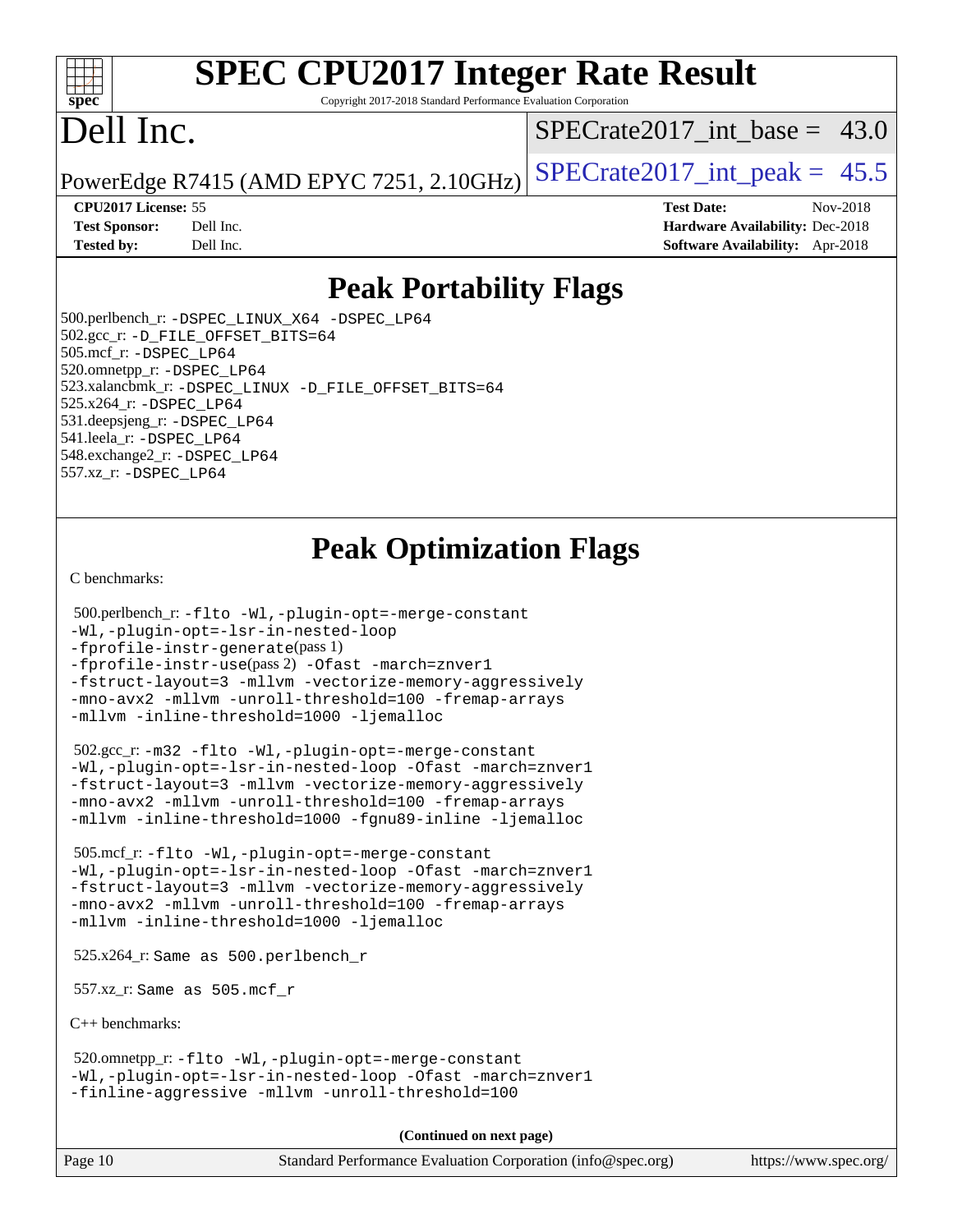| <b>SPEC CPU2017 Integer Rate Result</b><br>spec<br>Copyright 2017-2018 Standard Performance Evaluation Corporation                                                                                                                                                                                                                                                                                                                                                                                                                                                                                                                                                                                          |                                                                                                            |  |  |  |  |
|-------------------------------------------------------------------------------------------------------------------------------------------------------------------------------------------------------------------------------------------------------------------------------------------------------------------------------------------------------------------------------------------------------------------------------------------------------------------------------------------------------------------------------------------------------------------------------------------------------------------------------------------------------------------------------------------------------------|------------------------------------------------------------------------------------------------------------|--|--|--|--|
| Dell Inc.                                                                                                                                                                                                                                                                                                                                                                                                                                                                                                                                                                                                                                                                                                   | SPECrate2017 int base = $43.0$                                                                             |  |  |  |  |
| PowerEdge R7415 (AMD EPYC 7251, 2.10GHz)                                                                                                                                                                                                                                                                                                                                                                                                                                                                                                                                                                                                                                                                    | $SPECTate2017\_int\_peak = 45.5$                                                                           |  |  |  |  |
| CPU2017 License: 55<br><b>Test Sponsor:</b><br>Dell Inc.<br><b>Tested by:</b><br>Dell Inc.                                                                                                                                                                                                                                                                                                                                                                                                                                                                                                                                                                                                                  | <b>Test Date:</b><br>Nov-2018<br>Hardware Availability: Dec-2018<br><b>Software Availability:</b> Apr-2018 |  |  |  |  |
| <b>Peak Optimization Flags (Continued)</b><br>520.omnetpp_r (continued):<br>-fremap-arrays -mllvm -inline-threshold=1000 -ljemalloc<br>523.xalancbmk_r: -m32 -flto -Wl,-plugin-opt=-merge-constant<br>-Wl,-plugin-opt=-lsr-in-nested-loop -Ofast -march=znver1<br>-finline-aggressive -mllvm -unroll-threshold=100<br>-fremap-arrays -mllvm -inline-threshold=1000 -ljemalloc<br>531.deepsjeng_r: Same as 520.omnetpp_r<br>541.leela_r: -flto -Wl,-plugin-opt=-merge-constant<br>-Wl,-plugin-opt=-lsr-in-nested-loop<br>-fprofile-instr-generate(pass 1)<br>-fprofile-instr-use(pass 2) -Ofast -march=znver1<br>-mllvm -unroll-count=8 -mllvm -unroll-threshold=100<br>$-l$ jemalloc<br>Fortran benchmarks: |                                                                                                            |  |  |  |  |

[-fplugin-arg-dragonegg-llvm-option=-lsr-in-nested-loop](http://www.spec.org/cpu2017/results/res2018q4/cpu2017-20181210-10147.flags.html#user_FCpeak_lsr-in-nested-loop_9d50e9a5bf5413862ef575cb99c4306f28354df375c817cbae12d1ca2160727959926001e898e7562b79430b7fa444a8df2254024818720af45ad007761bc4a7)

[-fplugin-arg-dragonegg-llvm-option=-enable-iv-split](http://www.spec.org/cpu2017/results/res2018q4/cpu2017-20181210-10147.flags.html#user_FCpeak_F-enable-iv-split_5dd88da1d43c18bd75cbdf250cf834c2151012bf076ae854827e69c5249e03739713e176d494b70eccfdbb757c13240bb0c8f0dd1fe462f4542b1525161a1ac7)

[-fplugin-arg-dragonegg-llvm-option=-merge-constant](http://www.spec.org/cpu2017/results/res2018q4/cpu2017-20181210-10147.flags.html#user_FCpeak_F-merge-constant_37fd66d07a4fbae8f1b816e843c3ed1ebaa48f794b65ea8be746a1880566a3d23eba4a3c37b5c024650311adcf9247c62af28144803b3729b14be14423fa5142) [-fplugin-arg-dragonegg-llvm-option=-inline-threshold:1000](http://www.spec.org/cpu2017/results/res2018q4/cpu2017-20181210-10147.flags.html#user_FCpeak_inline-threshold_eec74946bf81becf626625ea3f1757217b7f1e09b0c056df6f4a6dc542562255a9e8a6d36c454b3b2ed3e147f40cf87a14a68e01ad47a8b90b49f15f387f919f)

[-fplugin-arg-dragonegg-llvm-option=-disable-vect-cmp](http://www.spec.org/cpu2017/results/res2018q4/cpu2017-20181210-10147.flags.html#user_FCpeak_disable-vect-cmp_d119dd6f96524d64dc477d5e6a72268aebe046b42f767098038bf7530fc0cc546dd329b2376104fde185baca14f7365ef86ccd3ff602b57a7839de005478f594) [-ljemalloc](http://www.spec.org/cpu2017/results/res2018q4/cpu2017-20181210-10147.flags.html#user_FCpeak_jemalloc-lib_d1249b907c500fa1c0672f44f562e3d0f79738ae9e3c4a9c376d49f265a04b9c99b167ecedbf6711b3085be911c67ff61f150a17b3472be731631ba4d0471706)

[-lgfortran](http://www.spec.org/cpu2017/results/res2018q4/cpu2017-20181210-10147.flags.html#user_FCpeak_F-lgfortran) [-lamdlibm](http://www.spec.org/cpu2017/results/res2018q4/cpu2017-20181210-10147.flags.html#user_FCpeak_F-lamdlibm)

## **[Peak Other Flags](http://www.spec.org/auto/cpu2017/Docs/result-fields.html#PeakOtherFlags)**

[C benchmarks](http://www.spec.org/auto/cpu2017/Docs/result-fields.html#Cbenchmarks):

502.gcc\_r: [-L/root/work/lib/jemalloc/lib32](http://www.spec.org/cpu2017/results/res2018q4/cpu2017-20181210-10147.flags.html#user_peakEXTRA_LIBS502_gcc_r_Link_path_ed592dae44e5c1ab08e0623a53d3c5a4c6e35be404d5d0c77aec9324965777ec819518e6bc9b505d0969c714b6f83ef377306a01beedec47148c3dcded825687)

[C++ benchmarks:](http://www.spec.org/auto/cpu2017/Docs/result-fields.html#CXXbenchmarks)

523.xalancbmk\_r: [-L/root/work/lib/jemalloc/lib32](http://www.spec.org/cpu2017/results/res2018q4/cpu2017-20181210-10147.flags.html#user_peakEXTRA_LIBS523_xalancbmk_r_Link_path_ed592dae44e5c1ab08e0623a53d3c5a4c6e35be404d5d0c77aec9324965777ec819518e6bc9b505d0969c714b6f83ef377306a01beedec47148c3dcded825687)

The flags files that were used to format this result can be browsed at <http://www.spec.org/cpu2017/flags/aocc100-flags-revC-I.2018-11-13.html> <http://www.spec.org/cpu2017/flags/gcc.2018-02-16.html>